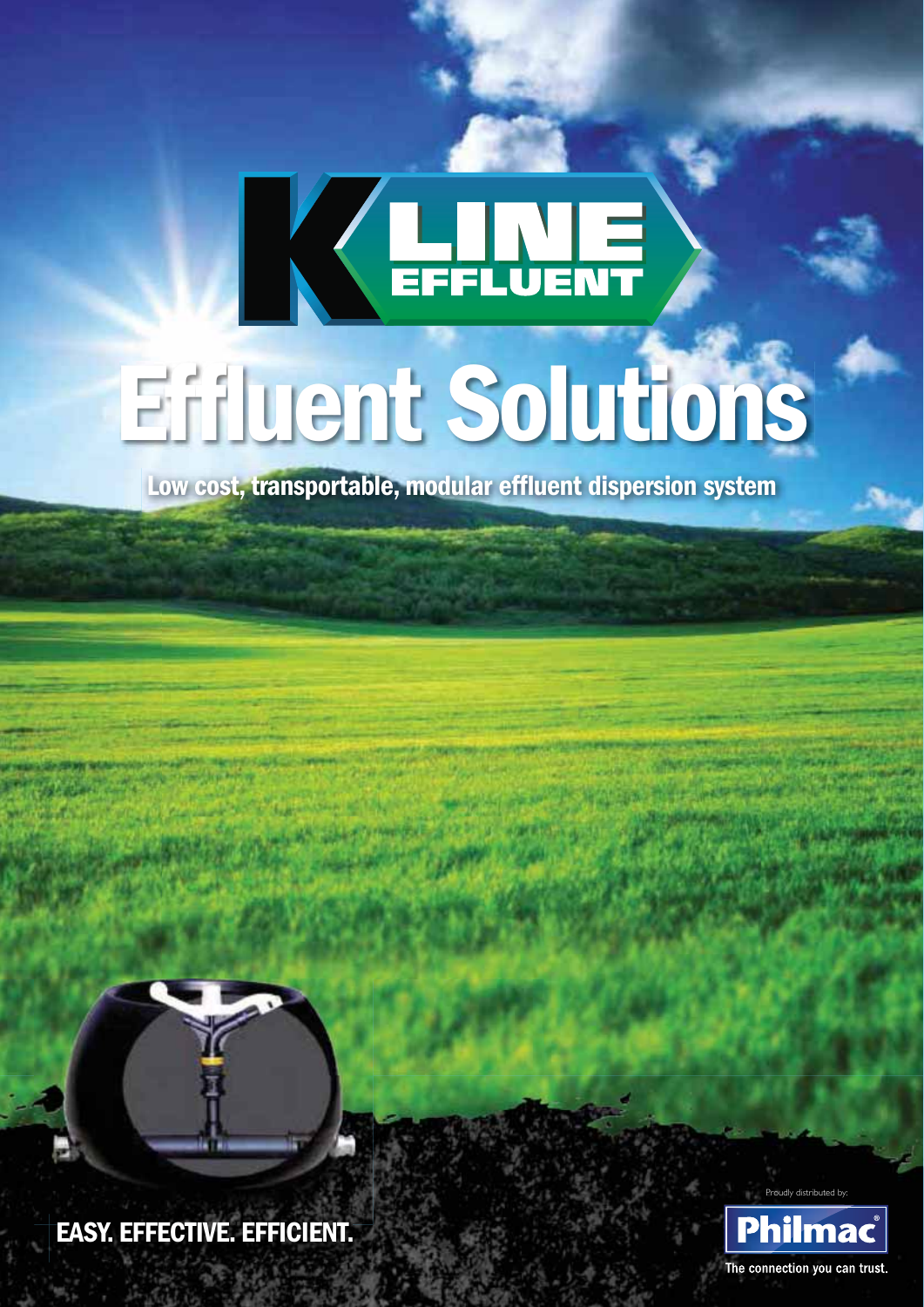

# INTRODUCTION TO RX PLASTICS & PHILMAC

RX Plastics is New Zealand's leading manufacturer of irrigation products, pipe and effluent dispersal systems.

With over 30 years' experience, RX Plastics has a strong innovation focus and dedication to high quality thermoplastic solutions for water transport and dispersion.

The RX Irrigation and Effluent solutions are proudly distributed in Australia by Australian manufacturer and distributor, Philmac.

As members of the Aliaxis group of companies, RX Plastics and Philmac have access to a worldwide presence and 15,000 employees dedicated to the development and supply of special plastic pipe and fitting products.

Philmac has over 80 years' experience in the design and manufacture of world leading compression fittings and valves for polyethylene pipelines for the global market. The K-Line Irrigation and Effluent solutions are supported by Philmac's local distribution centres, Australian contact centre and dedicated sales team.

# WHAT IS THE K-LINE EFFLUENT SOLUTION?

K-Line Effluent is a revolutionary, specially formulated flexible tubing and unique patented pod sprinkler system designed to provide a cost effective and efficient method for effluent dispersion.

The heart of the system is a series of highly durable patented transportable pods. Made from advanced thermoplastics, the pod protects a sprinkler that is firmly attached to the exceptionally strong and flexible polyethylene (PE or poly) K-Pipe that resists kinking, abrasive soils, freezing, UV light and the stresses of transporting the K-Line system.

K-Line is a low pressure transportable and modular effluent dispersion system designed to distribute green water with a slow, efficient absorption method similar to rain - saving time, labour and effectively utilising effluent waste. The low application rate helps to remove the risk of ponding and run-off allowing better soil absorption. The K-Line system can be easily shifted by an ATV/quad bike or similar tow vehicle in minutes. K-Line's modular design can adapt and grow with your needs.

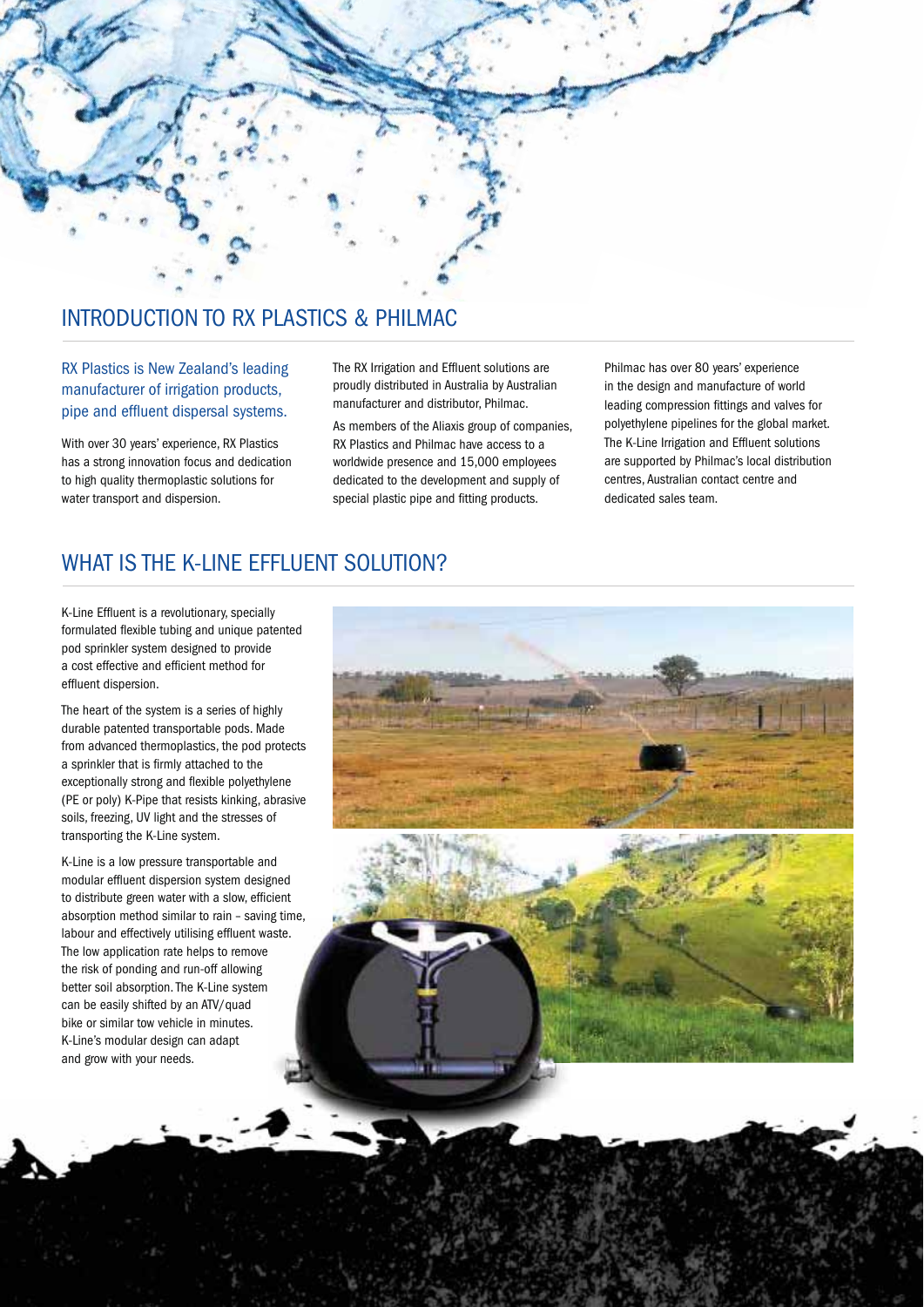



63mm K-Pipe™ x 40 m

**Number Element K-Line Standard K-Line Mid K-Line Max** 1 LD Pipe or Riser 40/45mm LDPE 40/45mm LDPE 800 x50mm PP riser 2 Male Camlock  $N/A$  N/A 2" males x FI BSP 3 Tapping Saddle 40 or 45mm KLTPS 40 or 45 KLTPS 63 x 25mm tapping saddle 4 Female Camlock N/A N/A 2" Females x FI BSP 5 U-Bolt UBSS3240 UBSS3240 UBSS63 6 Saddle N/A N/A N/A 2 x 63mm Tapping saddles 7a Sprinkler Naan5022 Senninger 5023 Senninger 7025 7b Sprinkler Senninger compact N/A Senninger 8025 8a Riser with socket Naan Adaptor Mid Adaptor Sen70. adaptor 8b Riser with socket N/A N/A N/A Sen80. adaptor

NB: Tow Hooks, Sprinkler Nozzle colour, Pipe fittings, Stock guards and camlocks to be added

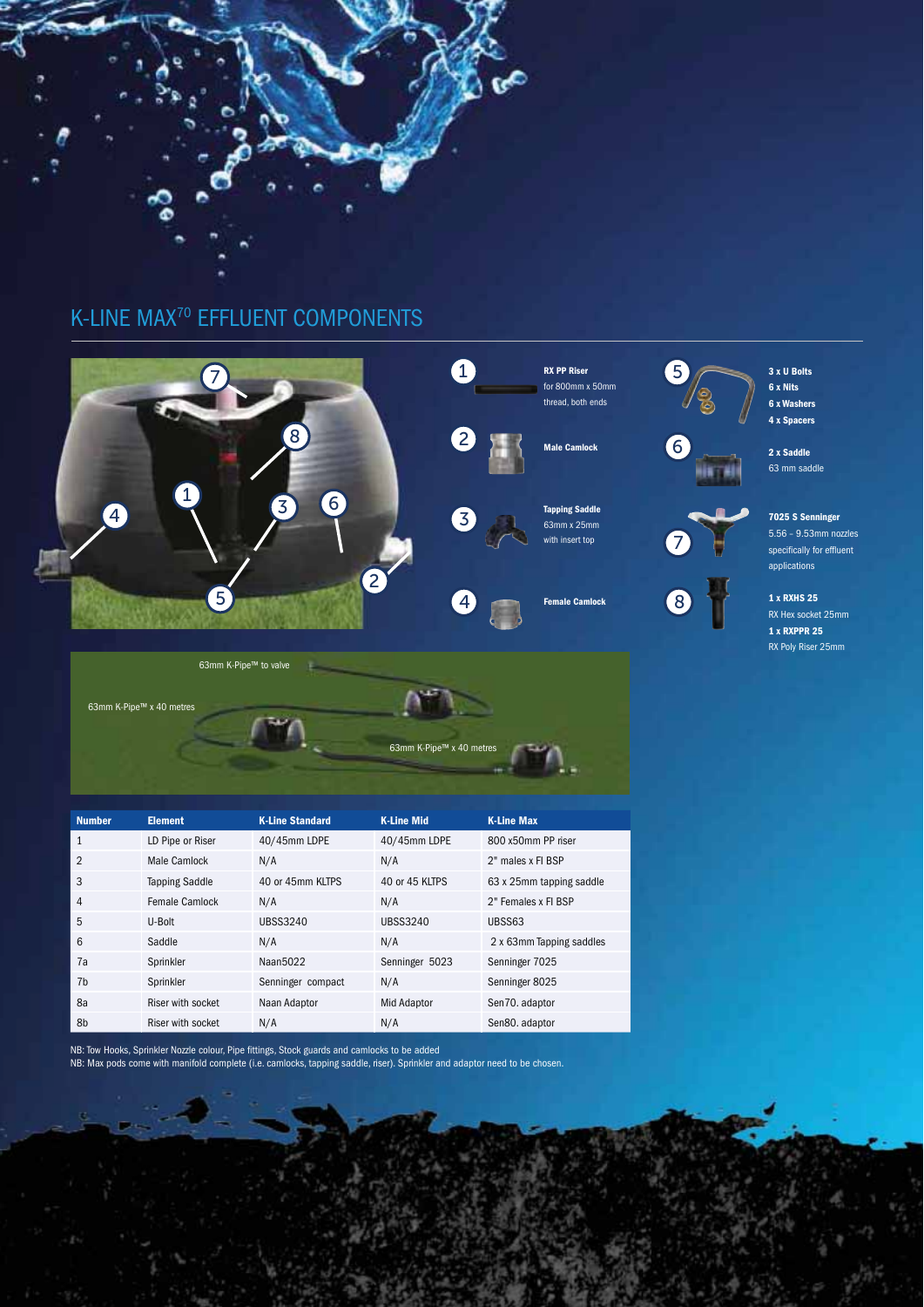# Senninger 8025

| <b>Pressure (Bar)</b> | 2.50  | 2.75  | 3.00  |
|-----------------------|-------|-------|-------|
| #36 Nozzle (14.29mm)  |       |       |       |
| (m <sup>3</sup> /hr)  | 11.99 | 12.57 | 13.14 |
| Diameter (metres)     | 47.7  | 48.9  | 50.1  |
| #38 Nozzle (15.08mm)  |       |       |       |
| (m <sup>3</sup> /hr)  | 12.93 | 13.55 | 14.15 |
| Diameter (metres)     | 48.3  | 49.6  | 50.8  |
| #40 Nozzle (15.88mm)  |       |       |       |
| (m <sup>3</sup> /hr)  |       | 15.19 | 15.88 |
| Diameter (metres)     |       | 50.2  | 51.4  |

# Senninger 5023

| <b>Pressure (Bar)</b> | 2.00 | 2.50 | 3.00 |
|-----------------------|------|------|------|
| #15 Nozzle (5.95mm)   |      |      |      |
| (m <sup>3</sup> /hr)  | 1.9  | 2.1  | 2.3  |
| Diameter (metres)     | 24.6 | 27.0 | 29.0 |
| #16 Nozzle (6.35mm)   |      |      |      |
| (m <sup>3</sup> /hr)  | 2.1  | 2.4  | 2.6  |
| Diameter (metres)     | 25.0 | 27.0 | 30.0 |
| #17 Nozzle (6.75mm)   |      |      |      |
| (m <sup>3</sup> /hr)  | 2.4  | 2.7  | 2.9  |
| Diameter (metres)     | 25.0 | 28.0 | 30.0 |

# Senninger 7025

| <b>Pressure (Bar)</b> | 2.50 | 2.75 | 3.00 |
|-----------------------|------|------|------|
| #20 Nozzle (7.94mm)   |      |      |      |
| (m <sup>3</sup> /hr)  | 3.67 | 3.85 | 4.03 |
| Diameter (metres)     | 38.3 | 39.4 | 40.5 |
| #22 Nozzle (8.73mm)   |      |      |      |
| (m <sup>3</sup> /hr)  | 4.43 | 4.63 | 4.82 |
| Diameter (metres)     | 38.9 | 40.6 | 42.2 |
| #24 Nozzle (9.53mm)   |      |      |      |
| (m <sup>3</sup> /hr)  | 5.15 | 5.39 | 5.62 |
| Diameter (metres)     | 40.2 | 41.9 | 43.6 |



| <b>Pressure (Bar)</b> | 2.00 | 2.50 | 3.00 |
|-----------------------|------|------|------|
| Green (3.2mm)         |      |      |      |
| (m <sup>3</sup> /hr)  | 0.57 | 0.64 | 0.70 |
| Diameter (metres)     | 22.0 | 22.5 | 23.0 |
| Blue (3.5mm)          |      |      |      |
| (m <sup>3</sup> /hr)  | 0.66 | 0.74 | 0.81 |
| Diameter (metres)     | 23.0 | 23.5 | 24.0 |
| Black (4.0mm)         |      |      |      |
| (m <sup>3</sup> /hr)  | 0.85 | 0.94 | 1.03 |
| Diameter (metres)     | 23.5 | 24.3 | 25.0 |
|                       |      |      |      |



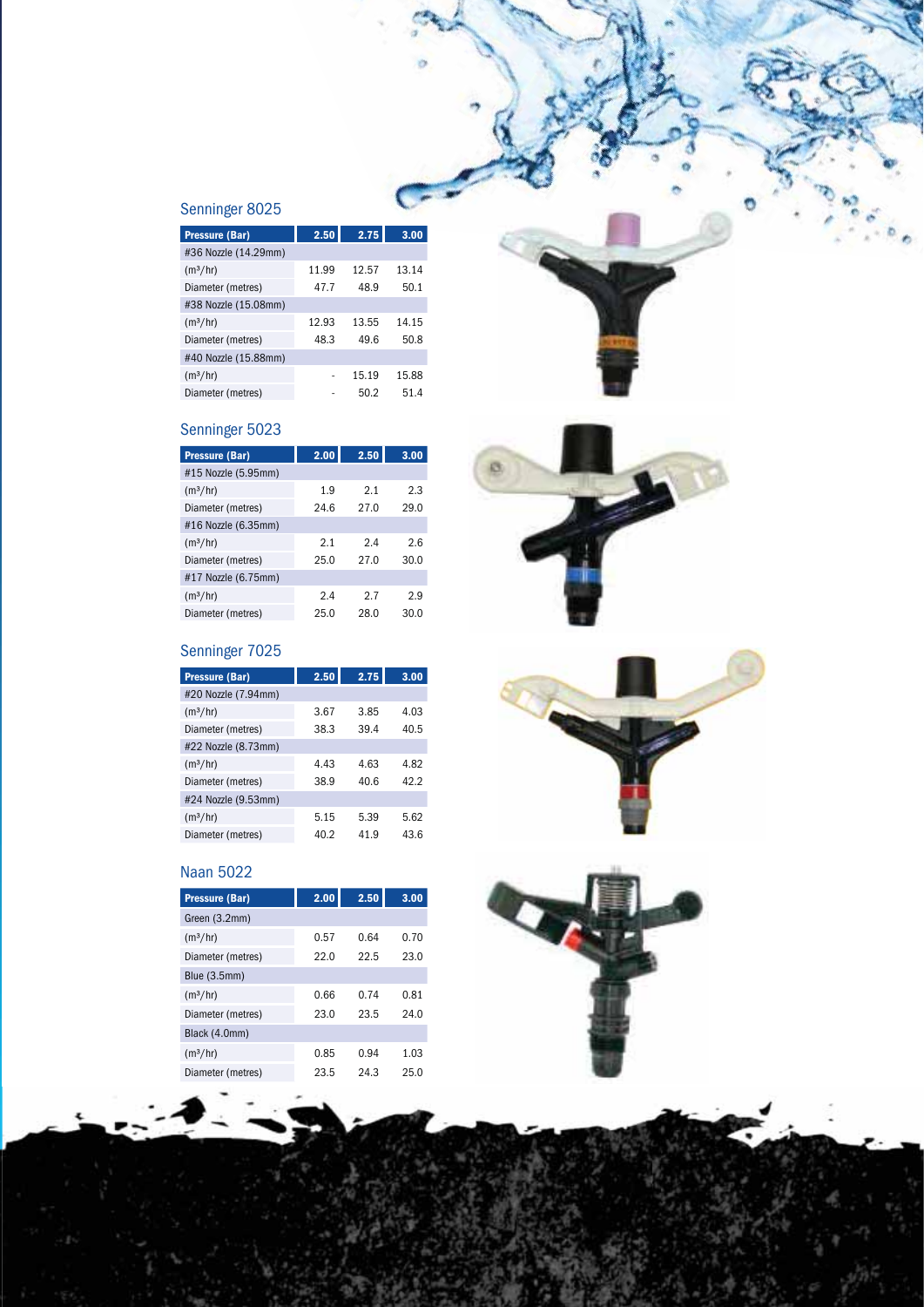

# PRODUCT LISTING

| <b>DESCRIPTION</b>                     |
|----------------------------------------|
|                                        |
| K-line Max Effluent Pod Senninger 8025 |
| K-line Max Effluent Pod Senninger 7025 |
| K-line Mid Effluent Pod Senninger 5023 |
|                                        |
| K-Line 40mm X 100m LD POLYPIPE         |
| K-Line 40mm X 150m LD POLYPIPE         |
| K-Line 45mm X 125M LD Polypipe         |
| Coils 63mm K-Pipe                      |
|                                        |

\* Freight - for all pod/pipe orders freight into store is an additional charge.

# Indicates the product is not a stock item, and will be ordered in by request.

Product codes without a symbol indicates the product is available as a stock item from the local Philmac branch. Note that this is to be treated as a guide only, and stock status may differ between Philmac state distribution centres in line with local market preferences.

# **EXAMPLES OF SHIFTING THE K-LINE MAX<sup>70</sup>**

### Layout of the system

The shift pattern is quite different compared to a K-Line™ Irrigation system. With an irrigation system it is important to shift the system when it is running. This is not practical when the system is filled with effluent.

The K-Line™ Max70 lines are therefore shifted when they are not running. The K-Line™ Max70 lines themselves should be made with either 50mm or 63mm K-Pipe™ tubing and should match the K-Line™ Max70 pod. This allows the same M & F fittings at each end, so the lines can be connected to the submain at either end of the line with the male adaptor. The K-Lines need to be pulled directly from one end to the other. Because the lines are short and have only a few pods, this process is very easy. The process works for paddocks of all shapes and sizes.

### The simple process is as follows:

Go to the submain valve point (1) to isolate the system.

Remove the tow hook from the line end (2).

Uncouple the feedline from the first K-Line™ Max70 pod (3), then connect the tow hook onto the K-Line Max70. Tow (dead pull) towards point (G). The K-Line™ will end up in position (B). Unhook, then re-couple the K-Line™ back at the feedline. Repeat this shifting process for the line until the field has been irrigated completely (position F).

When the field has been irrigated completely, disconnect the sprinkler lines from each other and also from the feed line, tow the sprinkler line into a new paddock and you're ready to start the disposal rotation again.



Shifting rotation within a typical paddock (3 pods).

Line moves: A to B, B to C, C to D, D to E, E to F.





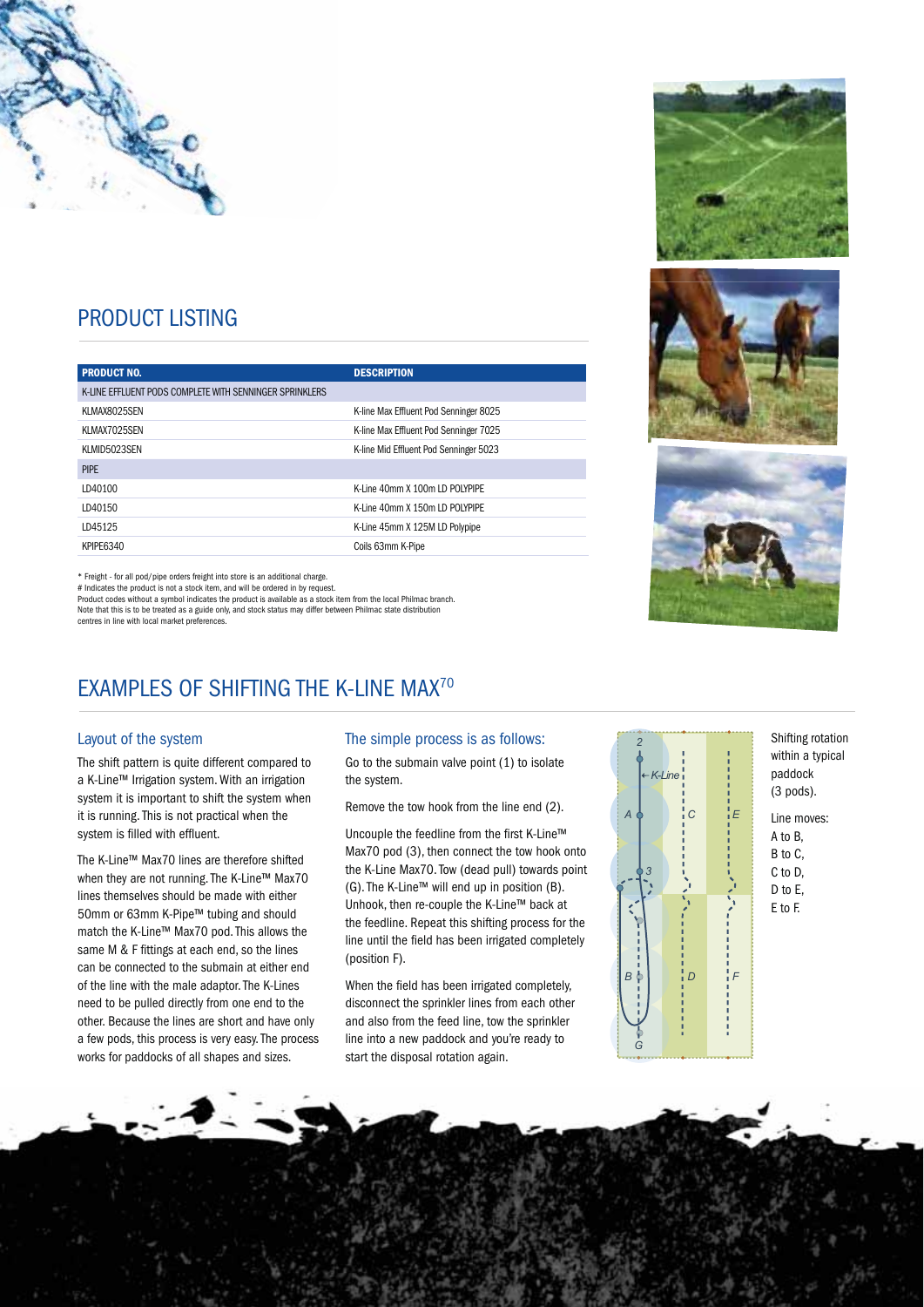

# WHICH K-LINE SYSTEM SUITS MY NEEDS?

Selection of a suitable K-Line pod system and a successful installation is very much dependent on the degree of separation of solids from the liquids. The higher the level of filtration achieved, the smaller the pod and sprinkler nozzle required.

For example, the K-Line Std Effluent pod has nozzle selection of 4.0mm therefore

the separation of solids would need to be better than 3.0mm.

Please use the table below to help ensure you choose the right system for your application.

| <b>System</b>                   |                                                                                                                                                                                               | <b>Requirements</b>                                   |              | <b>Benefits</b>     |                     |                               |
|---------------------------------|-----------------------------------------------------------------------------------------------------------------------------------------------------------------------------------------------|-------------------------------------------------------|--------------|---------------------|---------------------|-------------------------------|
|                                 |                                                                                                                                                                                               | <b>Minimum Filtration</b>                             | Palatability | <b>Distribution</b> | Application<br>Rate | <b>Nutrient</b><br>Management |
| K-Line™ Std<br><b>Naan 5022</b> | 430 x 230mm<br>The K-Line™ standard has<br>a Naan 5022 sprinkler with<br>a 4mm nozzle and therefore<br>requires the best liquid quality.                                                      | Weeping Wall or Solid Separator<br><b>AND Storage</b> | Optimum      | Optimum             | Optimum             | Optimum                       |
| K-Line™ Mid                     | Senninger 5023<br>560 x 290mm<br>The K-Line™ mid has a<br>Senninger 5023 sprinkler<br>and a nozzle up to 6.35mm,<br>therefore it can handle a<br>slightly less liquid quality.                | Two Pond Storage                                      | Optimum      | Optimum             | Optimum             | Excellent                     |
|                                 | K-Line™ Max70<br>Senninger 7025<br>860 x 590mm<br>The K-Line™ Max70 has<br>a senninger 7025 sprinkler<br>and a nozzle up to 9.53mm.<br>It can therefore handle<br>a lower liquid quality.     | Two Pond Storage                                      | Good         | <b>Excellent</b>    | Optimum             | Good                          |
|                                 | K-Line™ Max80<br>Senninger 8025<br>860 x 590mm<br>The K-Line™ Max80 has<br>a senninger 8025 sprinkler<br>and a nozzle up to 15.88mm.<br>It can therefore handle the<br>lowest liquid quality. | Pumping Sump with Stone Trap<br><b>AND Storage</b>    | Good         | <b>Excellent</b>    | Optimum             | Good                          |
|                                 |                                                                                                                                                                                               |                                                       |              |                     |                     |                               |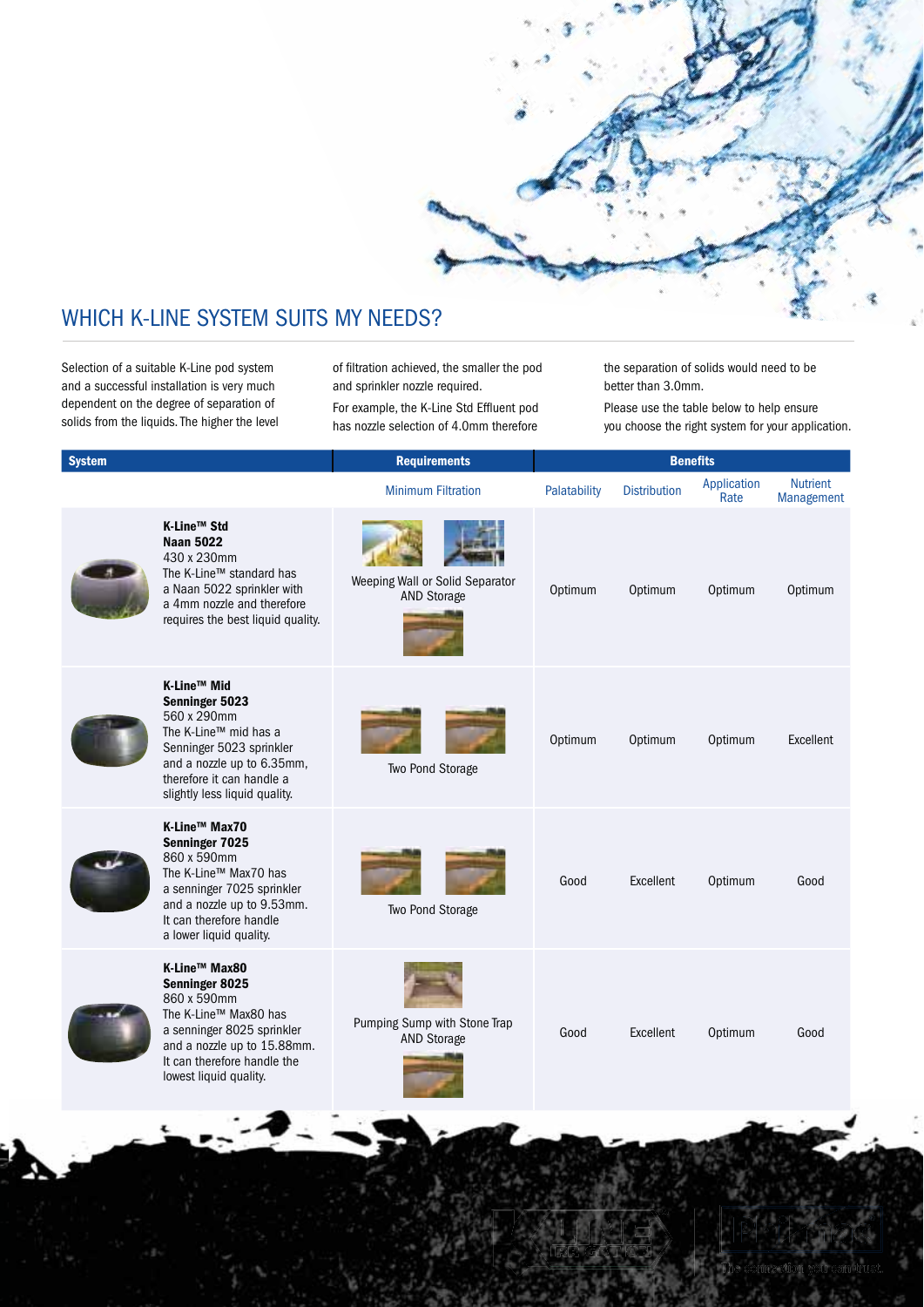

Simply scan the code with your smart phone to see how easy it is to move the K-Line Pod System.



| <b>K-Line Effluent System Features</b> |   | <b>Benefit</b>                                                                                                                                      |
|----------------------------------------|---|-----------------------------------------------------------------------------------------------------------------------------------------------------|
| Low capital cost                       |   | Low capital cost to get up and running.                                                                                                             |
| Easy to do                             |   | Ease of installation, use and operation - making it an ideal DIY project.                                                                           |
| Multi-terrain                          |   | Suits all types of terrain.                                                                                                                         |
| Low pressure                           | 4 | Low pressure requirements.                                                                                                                          |
| Nutrient dispersion                    |   | Best possible use of nutrients in farm dairy effluent.                                                                                              |
| Low application rates                  |   | Removes the risk of ponding, allowing improved filtering by the soil of bacteria<br>resulting in better compliance with local council requirements. |
| Improved pasture                       |   | More palatable pasture for livestock compared to effluent applied by travelling irrigator.                                                          |
| Expandable                             |   | Modular system that can grow with your needs.                                                                                                       |
| Movable                                |   | Transportable and able to cover a large area by shifting using a quad bike or ATV.                                                                  |
| Economical                             |   | Low maintenance costs as the only moving parts are the sprinklers, pipe, pumps and valves.                                                          |

# WHAT'S AVAILABLE IN THE K-LINE RANGE?

### K-Line Standard (Std) Pod Effluent range

(430 x 230mm) offers the **Naan 5022 sprinkler** with nozzle sizes of 3.2 to 4.0mm, with a maximum spacing of up to 15m, a recommended working pressure of 2.0 to 3.0 bar, flow rate of 570 to 1030 Litres/hour and diameter of 22 to 25m. Sprinklers are colour coded for easy identification. This system requires the best liquid quality available (i.e. highly filtered/separated).

## K-Line Mid Effluent pod range

(560 x 290mm) provides a slightly larger pod meaning greater stability during transport

offering a **Senninger 5023 sprinkler** with nozzle sizes of 5.95 to 6.75mm, with a maximum spacing of up to 25m, a recommended working pressure of 2.0 to 4.5bar, flow rate range of 1900 to 2900 litres/hour and a diameter range of 28 to 35.0m. Sprinklers are colour coded for easy identification. This system requires slightly less liquid quality than the above Std Pod range.

## K-Line Max Effluent pod range

(860 x 590mm) is the largest pod size offering even greater stability during transport and ability to house even larger sprinklers, with two options:

 $\cdot$  Max<sup>70</sup> with Senninger 7025 sprinkler with nozzle sizes of 7.94mm to 9.53mm,

with a maximum spacing of up to 40m, a recommended working pressure of 2.5 to 3.0 bar, flow rate range of 3670 to 5620 litres/hour and a diameter range of 38.3 to 43.6m. Sprinklers are colour coded for easy identification.

**Max<sup>80</sup> with Senninger 8025 sprinkler** with nozzle sizes of 9.53 to 15.88mm, with a maximum spacing of up to 40m, a recommended working pressure of 2.5 to 3.0 bar, flow rate range of 5450 to 15,880 litres/hour and a diameter range of 39.5 to 51.4m. Sprinklers are colour coded for easy identification.